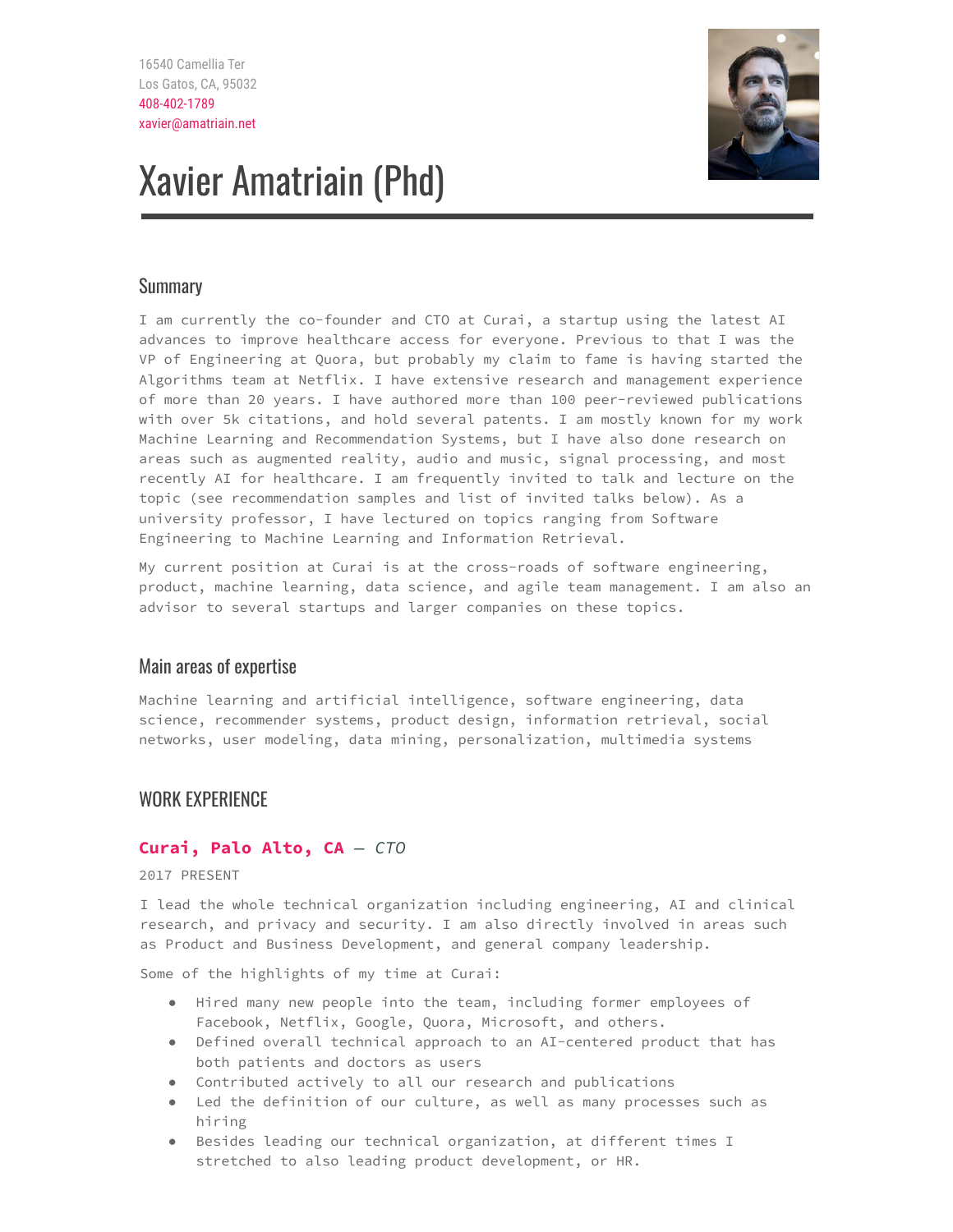- Led several executive hiring processes as well as the organization of our world-class medical advisory board.
- Presented Curai externally at many events such as the AI for COVID-19 conference organized at Stanford
- Contributed actively to our different fund-raising efforts (over \$60M so far), and served in the board of directors interfacing directly with our investors.

#### **Various** *— Advisor*

2017 PRESENT

For the past few years I have been a part-time advisor to several organizations in the AI/Machine Learning space. This includes all the way from large organizations such as LIDL, the largest European retailer, or Manning Publications, to early-stage and successful startups like Vivino. More details upon request.

#### **Quora, Mountain View, CA** *— VP of Engineering*

2015 2017

I led the Engineering organization reporting directly to the CEO. I was responsible for overall technical decisions on all engineering areas. I managed an organization of around 100 engineers, including 12 managers. Some of the highlights of my time leading the team:

- Hired many new managers into the team
- Contributed directly to the design of new Machine Learning algorithmic approaches
- Led the re-definition of many or our innovation and engineering processes
- Represented the company external at many technical events
- Contributed to many company-wide initiatives such as the definition of our cultural values.

#### **Netflix, Los Gatos, CA** *— Research/Engineering Director*

2011 2015

I led the Algorithms Engineering team (formerly known as Personalization Science and Engineering), in charge of the world famous recommendation algorithms at Netflix. I supervised projects and was the technical lead providing technical advice to other teams and internal partners on projects related to machine learning, personalization, and search. I organized cross-team activities such as internal and external seminars, and all-hands discussions on algorithms. Some of the highlights of my time leading the team:

- I hired many new people into the team (grew the team from 3 to over 50).
- The team improved several of the algorithms in Netflix recommendation, personalization, and search showing measurable gains for the business. Those improvements were cited in several quarterly investor letters.
- We defined a process to measure improvements that included a complete data pipeline, machine learned models, and offline metrics that were correlated with online AB tests results.
- We improved the general infrastructure by moving systems to the Cloud (AWS), integrating them with Spark and Hadoop.
- We improved the monitoring and real-time alerting on the algorithms running in production.
- I wrote several posts on the Netflix blogpost to explain our advances in recommendation technologies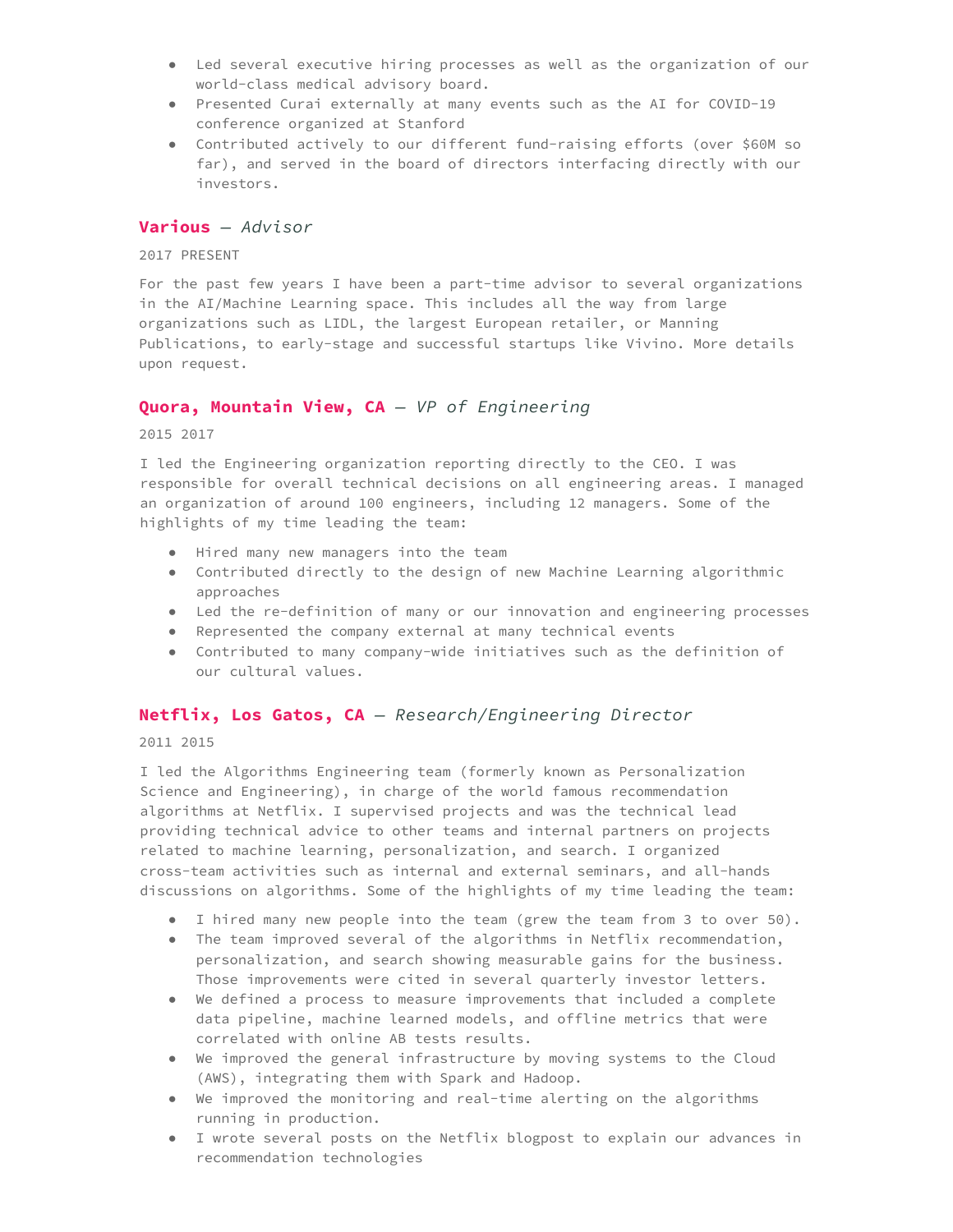- I was one of the 4 people selected to give a talk in the first Netflix Engineering Open House
- I gave several external talks representing Netflix in different forums such as KDD, Recsys, Google, Facebook, or Twitter
- I started a popular internal Research Seminar series to discuss advanced topics related to Machine Learning and Personalization

#### **Telefonica, Barcelona, Spain** *— Senior Research Scientist*

2007 2011

- Telefonica is one of the largest telecommunications companies in the World. As a Research Scientist in Telefonica Research I led the area of Web Science with a specific focus on Social Networks and Recommender Systems. During this time I led postdoc researchers and interns from around the world. My main goal as a researcher was to obtain top-tier publications in the field (see Publication list below) and generate internal IP in the form of patents and tech transfer. I also acted as a high-profile consultant to development teams dealing with projects in those same areas.
- During this time I also organized the ACM Recommender Systems conference in Barcelona (2010)

#### **University of California Santa Barbara, Santa Barbara, CA** *— Research Director, Lecturer*

2005 2007

- Direct responsibility over research coordination, planning and facility management for this research center that includes 3 different labs/studios and around 20 different researchers http://www.create.ucsb.edu. During this period I was also Associate Director for the Media Arts and Technology Initiatives and I led the Allosphere Project. Under direct supervision of the Director, responsible for industry relation, grant writing, facility coordination and PR for a \$40 million multimedia research center to be hosted in the California Nanosystems Institute. Direct supervision of technical issues related to one of the largest immersive environments in the world, an spherical building called the Allosphere http://www.allosphere.ucsb.edu.
- See Teaching section for details on teaching activities during this period

#### **Universitat Pompeu Fabra, Barcelona Spain** *— Researcher, Professor*

1995 2005

- I was responsible for teams of up to 8 researchers in funded research projects. Project manager and lead designer of the CLAM framework (http://clam-project. org), which won the 2006 ACM Open Source Multimedia competition and was featured in the 2008 and 2009 Google Summer of Code program.
- See Teaching section for details on teaching activities during this period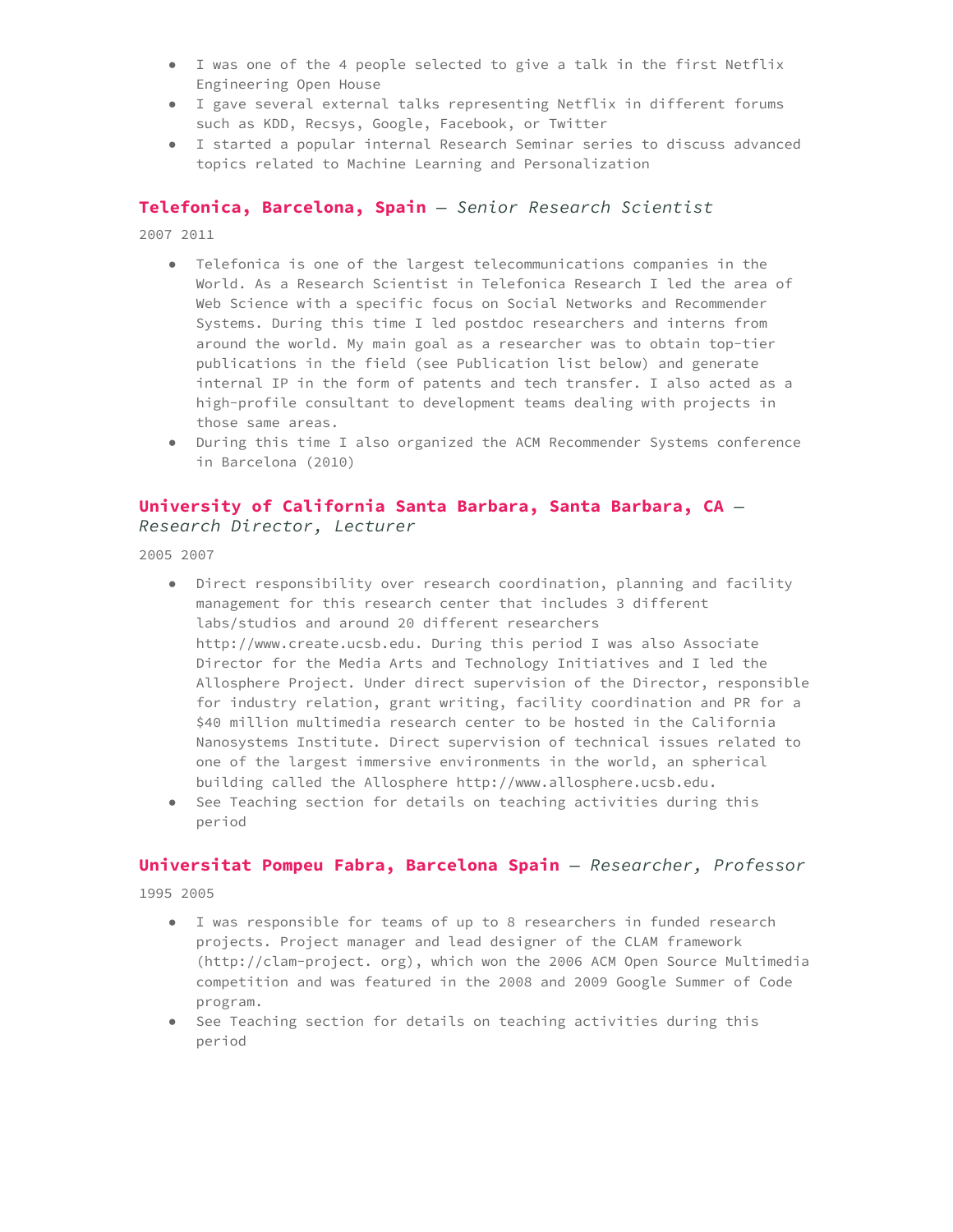# TEACHING AND LECTURING EXPERIENCE

## **Stanford University, Palo Alto, CA** *— Computer Science, MBA Guest Lecturer*

2015 Now

● Guest lecturer on several courses, both in Computer Science and Business schools. Lectured on Recommender Systems, and Machine Learning for Healthcare.

#### **UC Berkeley, Berkeley, CA** *— Fullstack Deep Learning Bootcamp Guest Lecturer*

2018 2019

● Guest lecture at the Fullstack Deep Learning Bootcamp: Lessons learned from building practical deep learning systems (video available at https://www.youtube.com/watch?v=5ygO8FxNB8c)

## **Frei Universitat of Bozen/Bolzano, Bolzano, Italy** *— International Summer School on Recommender Systems Guest Lecturer*

2017

● 4 hour long guest lecture on Recommender Systems in Industry (slides available at [https://pro.unibz.it/projects/schoolrecsys17/RecsysSummerSchool-XavierAma](https://pro.unibz.it/projects/schoolrecsys17/RecsysSummerSchool-XavierAmatriain.pdf) [triain.pdf](https://pro.unibz.it/projects/schoolrecsys17/RecsysSummerSchool-XavierAmatriain.pdf))

# **Machine Learning Summer School, Carnegie Mellon University, Pittsburgh, PA** *— Guest Lecturer*

2014

● Presented a 4 hour long lecture introducing Recommender Systems to machine learning graduate students. Video available at <https://youtu.be/bLhq63ygoU8> )

#### **ACM SIG KDD Conference, NY, NY** *— Tutorial*

2014

● Presented a 4 hour long tutorial entitled The Recommender System Revisited

#### **Machine Learning Summer School, Santa Cruz, CA** *— Guest Lecturer*

2012

● Presented a 4 hour long lecture on practical approaches to Recommender Systems

#### **EADA Business School, Barcelona, Spain** *— International MBA Associate Professor, Technology*

2010 2011

● Associate professor teaching Information Systems and Technology to prospective managers and business leaders enrolled in full or part-time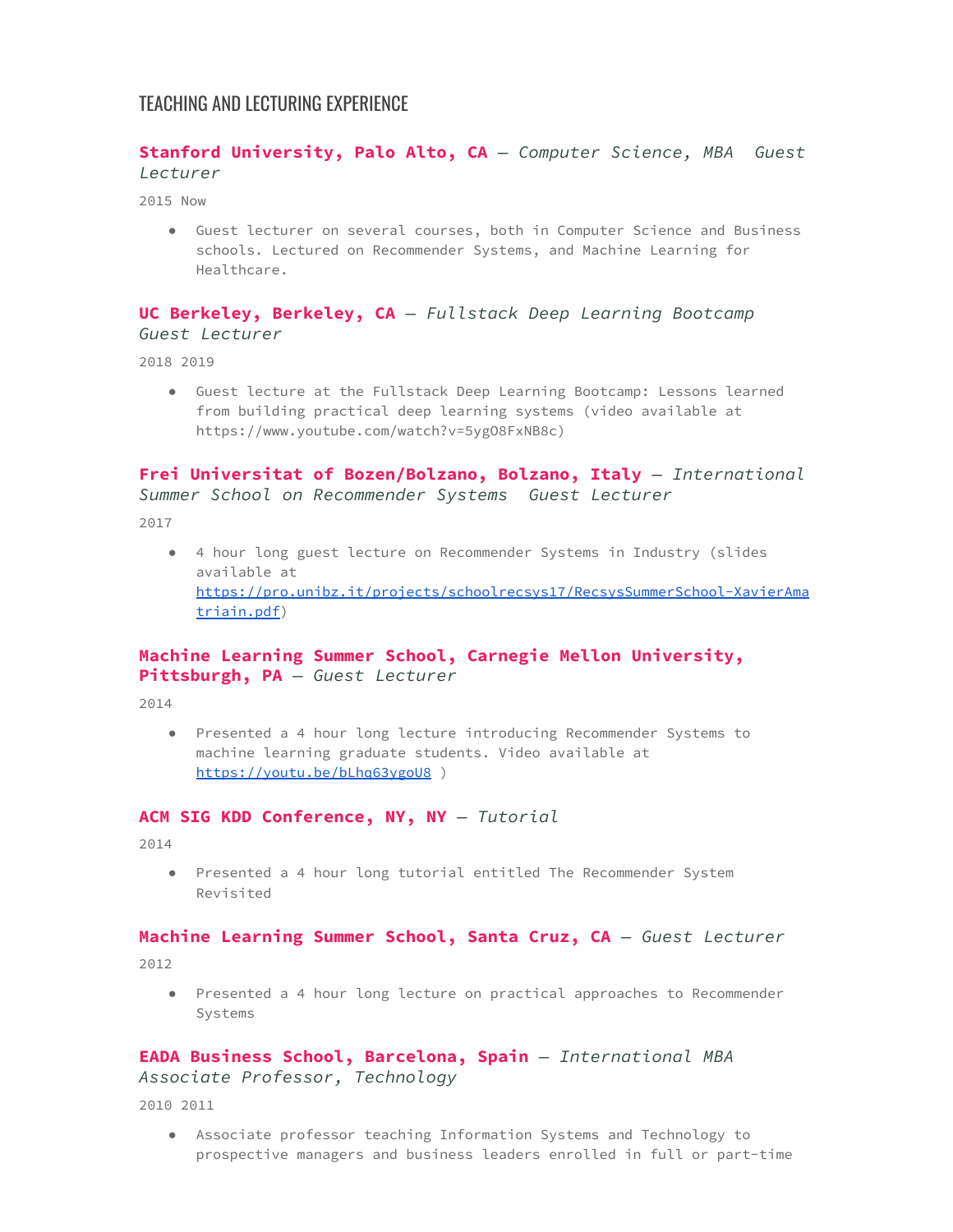MBAs in one of the world's top 100 Business Schools. The courses consisted in solving practical cases in which students had to make business decisions with a strong technological component and background.

#### **Universitat Pompeu Fabra, Barcelona, Spain** *— Technology Department Associate and Adjunct Professor*

2007 2010 and 1995 2005

● Associate professor and main coordinator of the undergraduate courses on Software Engineering and Information Retrieval. During this time I also directed several student Undergrad, Master and PhD Thesis

#### **UCSB, Santa Barbara, CA** *— Media Art and Technology Department Lecturer*

2005 2007

● Lecturer in the MAT Master Program. Teaching graduate courses on: Multimedia Engineering, Introduction to Programming, and Algorithmic Composition. Also directed 2 Master Thesis.

## EDUCATION

# **Universitat Pompeu Fabra, Barcelona, Spain***— PhD Computer Science*

2000 2005

Under the supervision of Dr. Xavier Serra I read my dissertation entitled "An Object-Oriented Metamodel for Digital Signal Processing with a focus on Audio and Music" in January 2005, receiving the highest degree (Cum Laude). I was the first ever PhD student to come out from the Technology Department of the Universitat Pompeu Fabra, a new university in Spain that is already ranked among the top 3 in the country.

## **Universitat Politecnica de Catalunya, Barcelona, Spain***—*

*Telecommunications Engineering*

1992 1999

# SELECTED PUBLICATIONS



● Rhys Compton, Ilya Valmianski, Li Deng, Costa Huang, Namit Katariya, Xavier Amatriain, Anitha Kannan [2021] MEDCOD: A Medically-Accurate,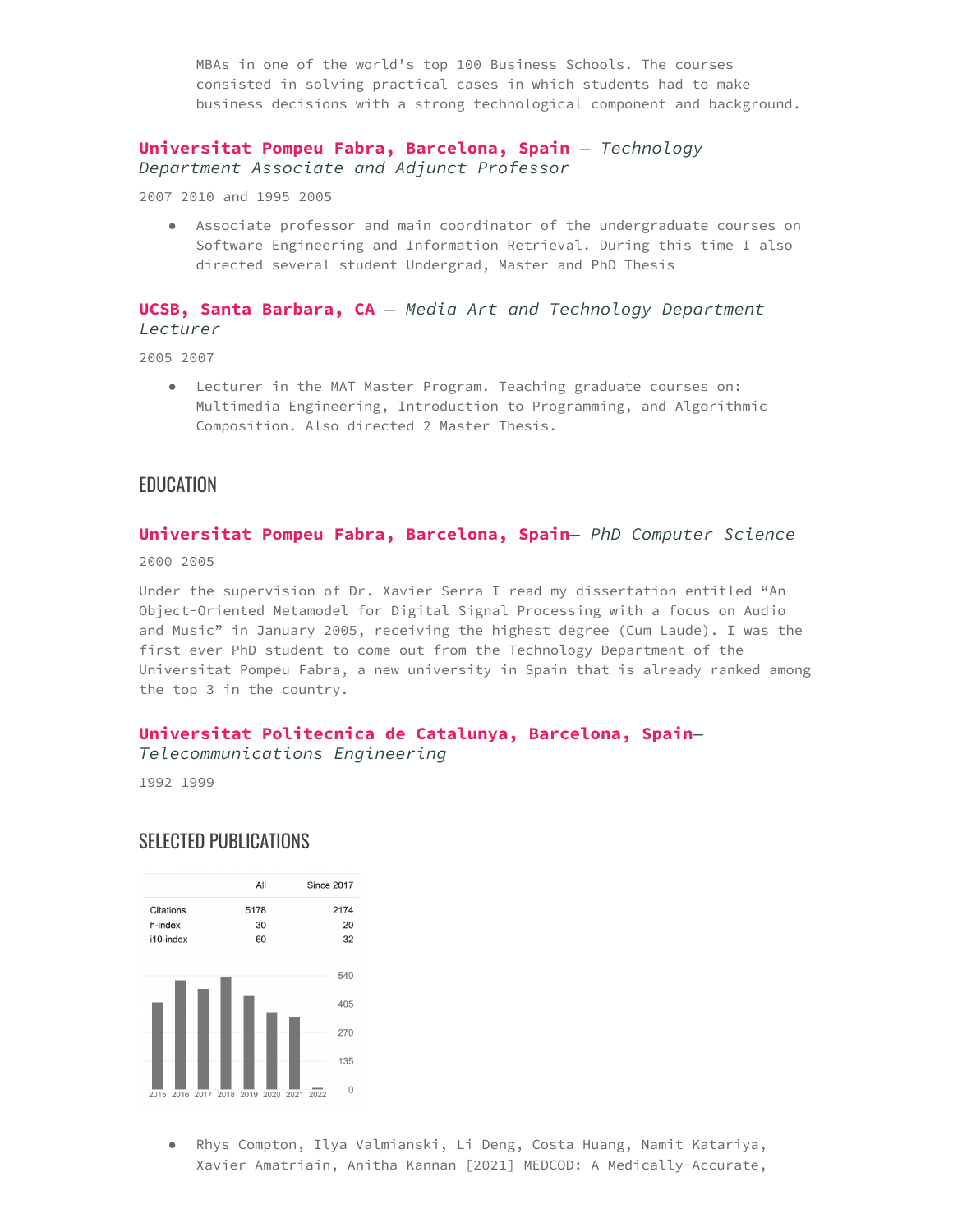Emotive, Diverse, and Controllable Dialog System. In Machine Learning for Health. 2021

- Bharath Chintagunta, Namit Katariya, Xavier Amatriain, Anitha Kannan [2021] Medically Aware GPT-3 as a Data Generator for Medical Dialogue Summarization in Proceedings of the Second Workshop on Natural Language Processing for Medical Conversations. 2021
- McCreery, C. Katariya, N. Kannan, A. Chablani, M. Amatriain, X. [2020] *Effective Transfer Learning for Identifying Similar Questions: Matching User Questions to COVID-19 FAQs*. Proceedings of the 26th ACM SIGKDD International Conference on Knowledge Discovery & Data Mining. 2020
- Prabhu, V. Kannan, A. Ravuri, M. Chavani, M. Sontag, D. Amatriain, X. [2019] *Few-shot learning for dermatological disease diagnosis*. Proceedings of the Machine Learning for Healthcare Conference. 2019
- Ravuri, M. Kannan, A. Tso, G. Amatriain, X. [2018] *Learning from the experts: From expert systems to machine learned diagnosis models*. Proceedings of the Machine Learning for Healthcare Conference. 2018
- Amatriain, X. Agarwal, D. [2016] *Lessons learned from building real-life recommender systems*. Proceedings of the 10th ACM Conference on Recommender Systems. 2016
- Amatriain, X., Basilico, J. [2015] *Recommender systems in industry: A netflix case study*. In Recommender systems handbook 2015
- Amatriain, X. [2013] *Mining large streams of user data for personalized recommendations*. ACM SIGKDD Explorations Newsletter. 14[2]. 2013
- Amatriain, X. Pujol, J.M. Jaimes, A. Oliver, N. [2011] *Data Mining Methods for Recommender Systems*.In Handbook of Recommender Systems. P. Kantor, F. Ricci, L. Rokach, B. Shapira (ed.). Springer. 2011
- D. Parra, X. Amatriain [2011]. *Walk the Talk. Analyzing the relation between implicit and explicit feedback for preference elicitation*. in the 2011 UMAP Conference. Girona. Spain.
- Amatriain, X., Arumi, P. [2011] *Frameworks generate domain-specific languages: a case study in the multimedia domain*. IEEE Transactions on Software Engineering. 31 [4]. 2011
- A. Karatzoglou, X. Amatriain, L. Baltrunas, N. Oliver [2010] *Multiverse Recommendation: N-dimensional Tensor Factorization for Context-aware Collaborative Filtering*. in the 2010 ACM Recsys Conference. Barcelona, Spain
- R. Garcia, X. Amatriain [2010] *Hybrid Methods for Recommending Connections in Online Social Networks*. in the Workshop on Recommender Systems and the Social Web in the 2010 ACM Recsys Conference. Barcelona, Spain
- N. Lathia, S. Hailes, L. Capra, and X. Amatriain [2010] *Temporal Diversity in Recommender Systems*. in the 2010 ACM SIGIR Conference. Geneva, Switzerland
- J. Ahn, X. Amatriain [2010] *Towards Fully Distributed and Privacy-preserving Recommendations via Expert Collaborative Filtering and RESTful Linked Data*. in ACM/IEE Conference on Web Intelligence. 2010
- N. Tintarev, A. Flores, X. Amatriain [2010] *Off the beaten track a mobile field study exploring the long tail of mobile tourist recommendations*. in the 2010 Mobile HCI Conference. Porto, Portugal
- Amatriain, X. Lathia, N., Kwak, H. Oliver, N. [2009] *The Wisdom of the Few. A Collaborative Filtering Approach Based on Expert Opinions from the Web*. SIGIR'09
- Amatriain, X. Pujol, J.M., Oliver, N. [2009] *I like it... I like it not: Measuring User Ratings Noise in Recommender Systems*. UMAP 09 (User Modeling, Adaptation, and Personalization.